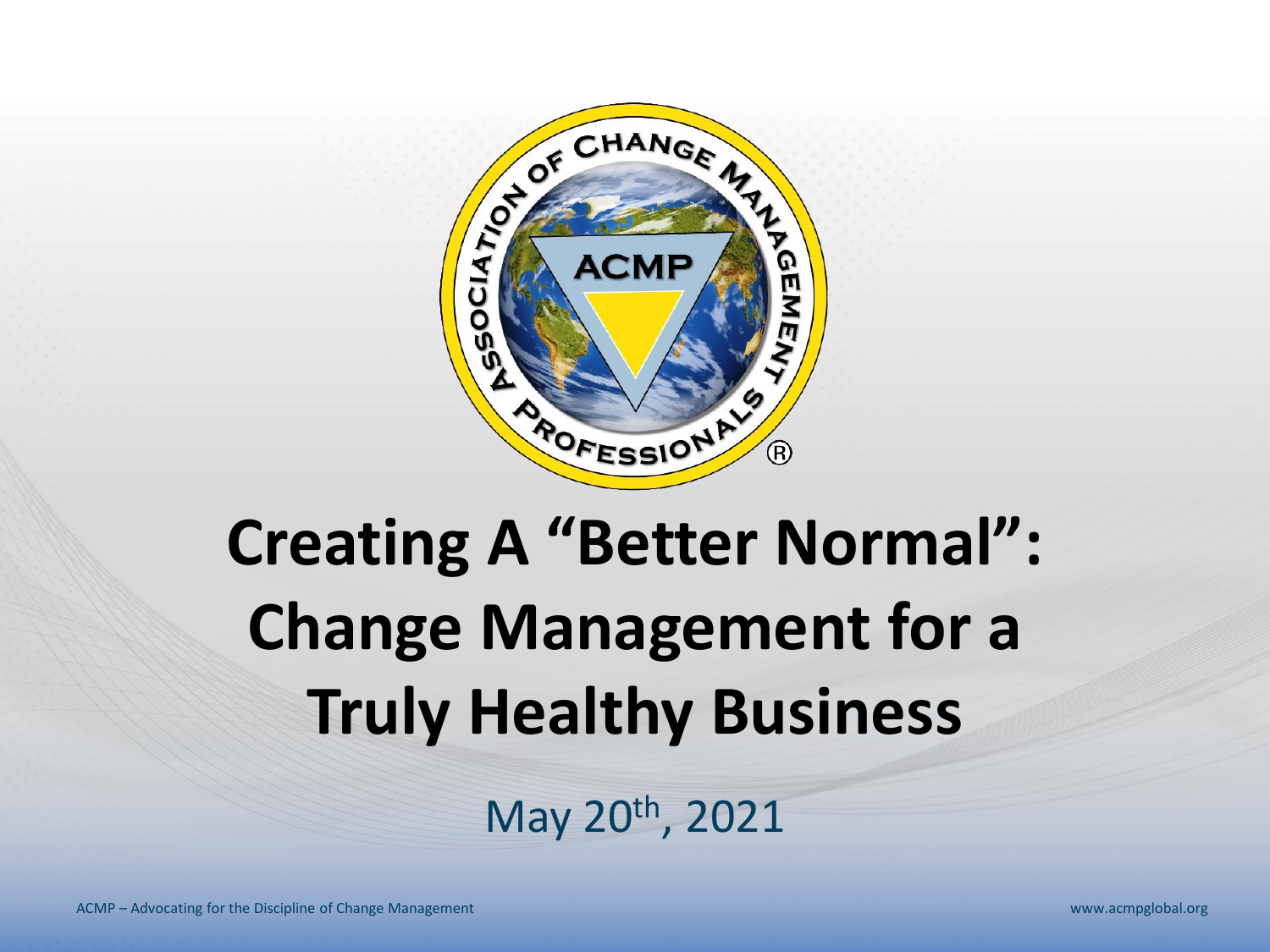



- A native Washingtonian who has just returned to the area after 25 years in NYC
- Degrees in Political Science, Spanish with 4 Years of Opera
- Had a song in the top 100 pop charts
- Founder of newyorkcity.com (chris@nyc.com)
- 15 Years in executive roles within an Omnicom agency
- Chapter Director of the NYC and DC Chief Operating Officer Business Forums
- Certified Personal Trainer (NASM CPT)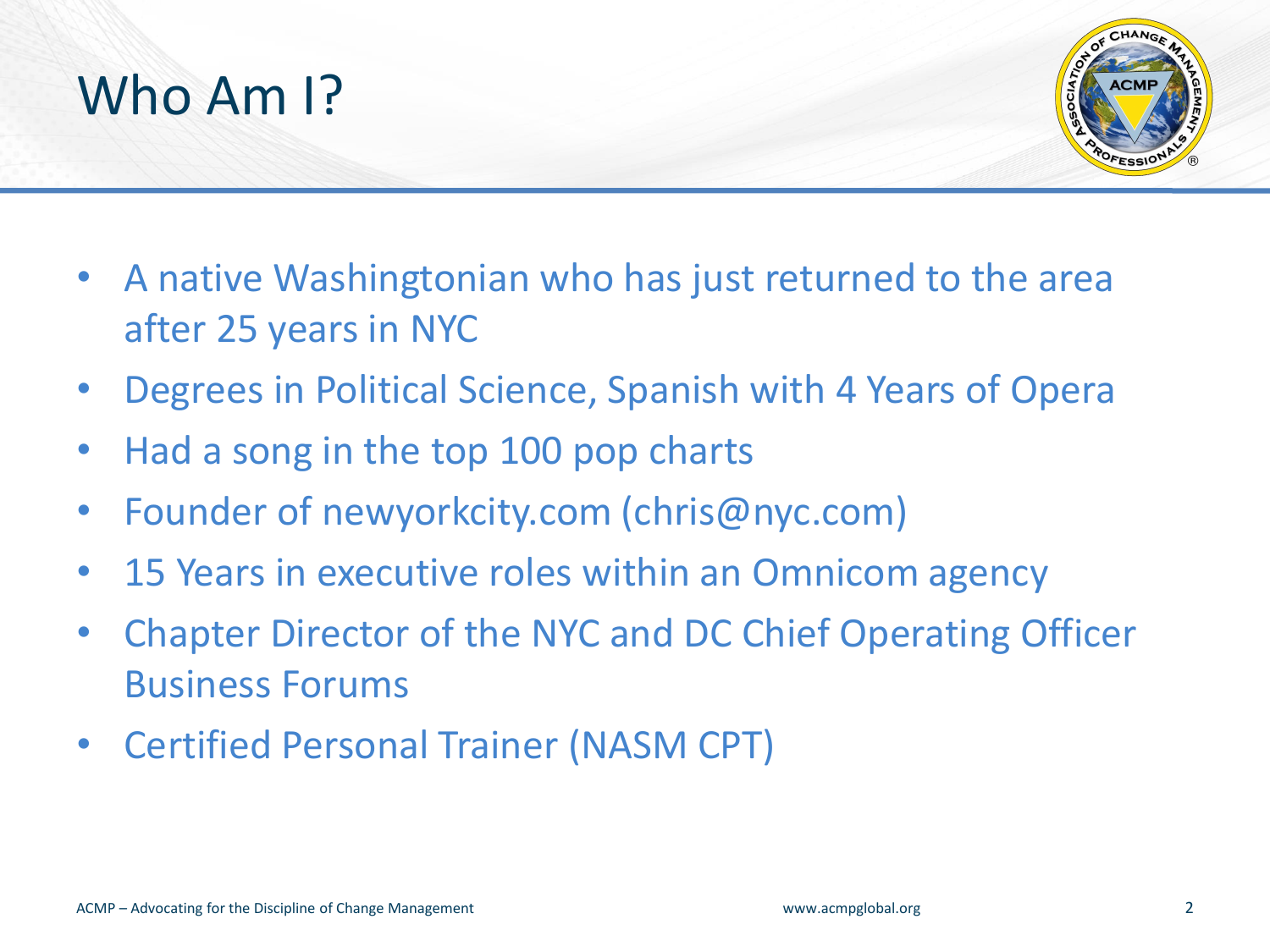## What I'd Like to Do Today



- Talk about the challenge of health and personal/professional wellbeing
- Share a practical change management tool for driving organizational wellness
- Workshop how we all think about wellness within our organizations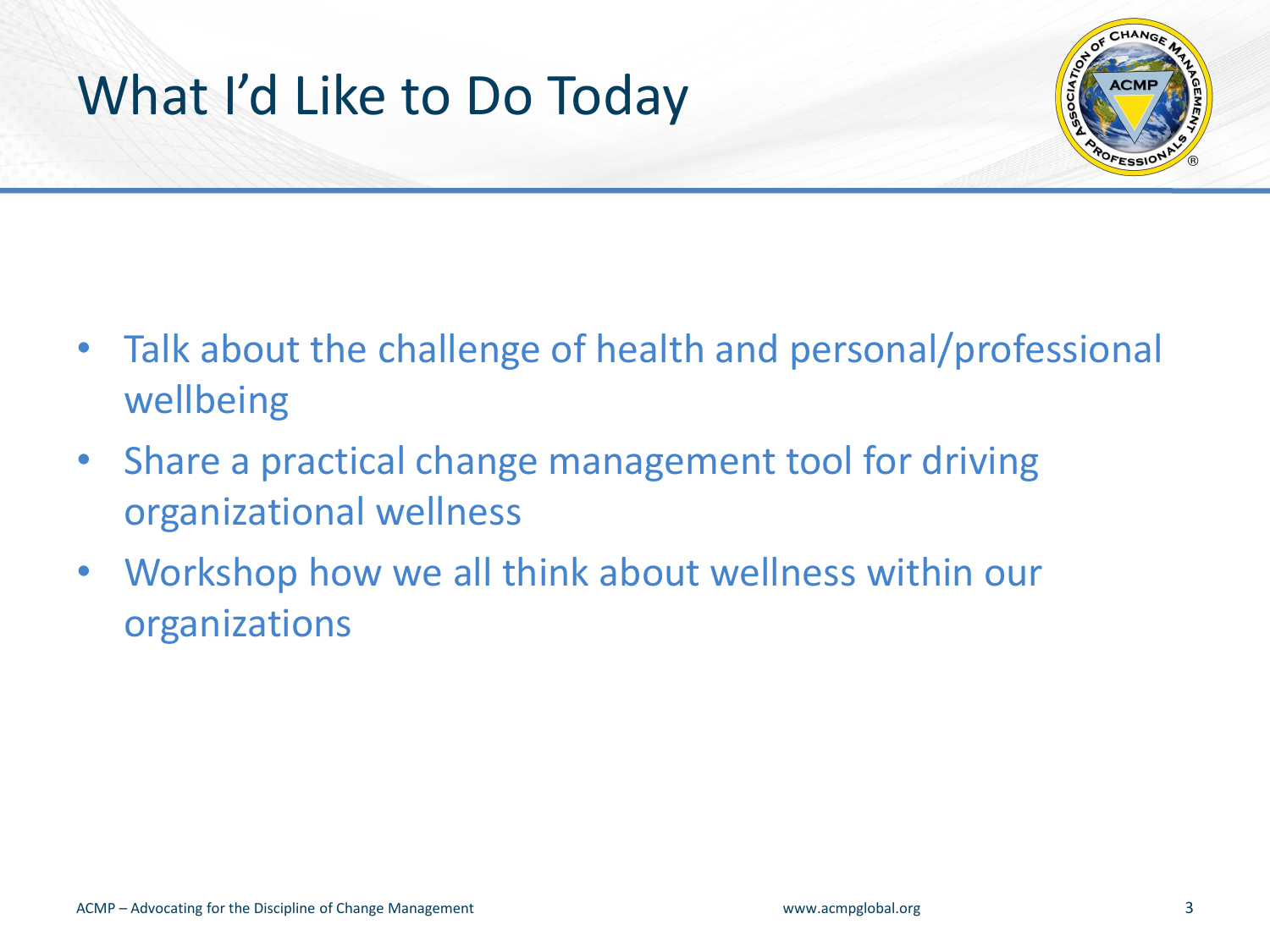### New Normal?



"It is increasingly clear our era will be defined by a fundamental schism: the period before COVID-19 and the new normal that will emerge in the post-viral era: the "next normal." In this unprecedented new reality, we will witness a dramatic restructuring of the economic and social order in which business and society have traditionally operated."

- McKinsey, March 2020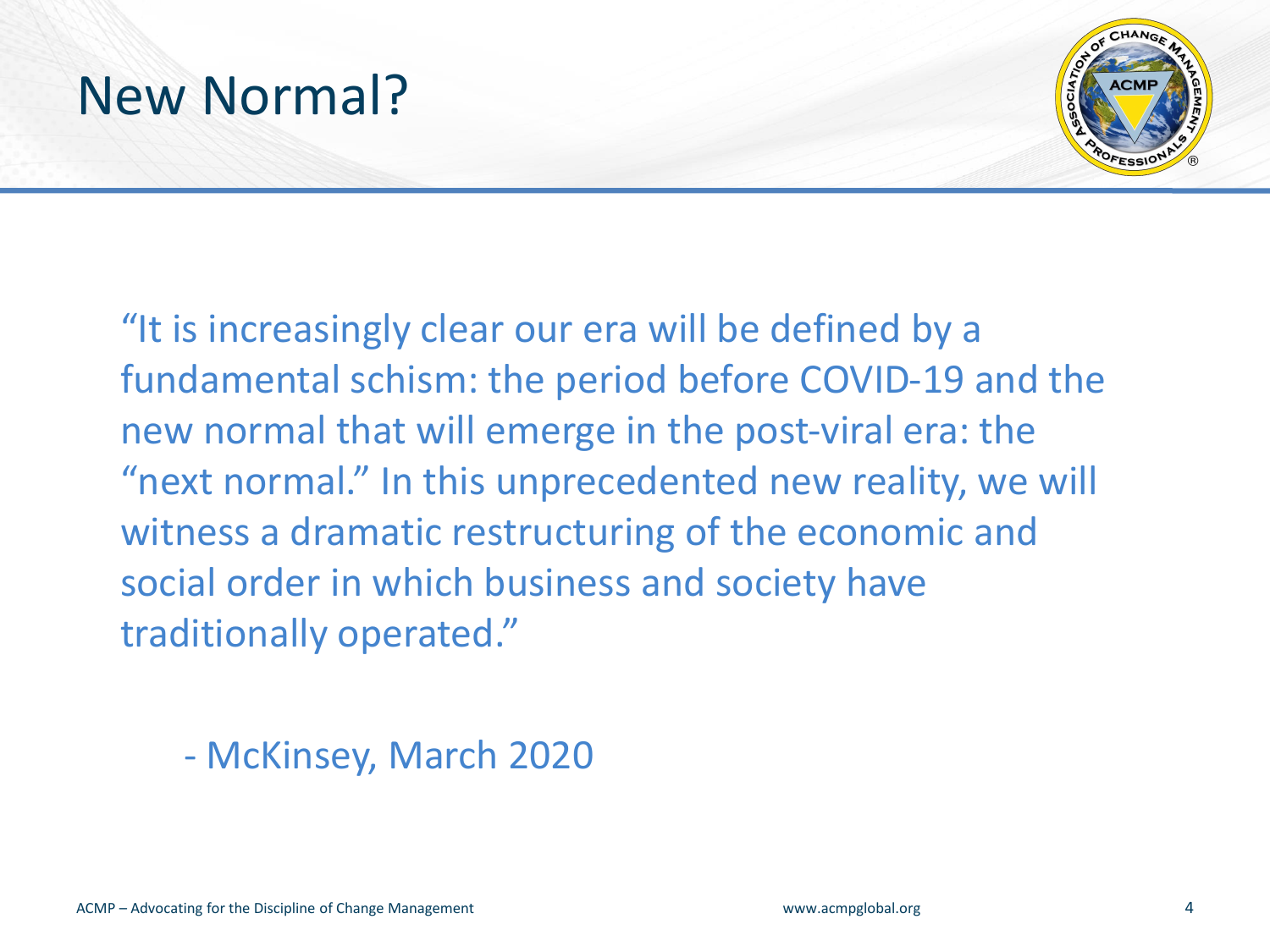



"This past year has been filled with so much uncertainty and unfamiliarity. Nothing that we are doing today or have lived through in the last year is normal."

- Dr. Jennifer Ashton, NY Times

"Languishing is a sense of stagnation and emptiness. It feels as if you're muddling through your days, looking at your life through a foggy windshield. And it might be the dominant emotion of 2021. Languishing is the neglected middle child of mental health. It's the void between depression and flourishing — the absence of well-being."

- Adam Grant, NY Times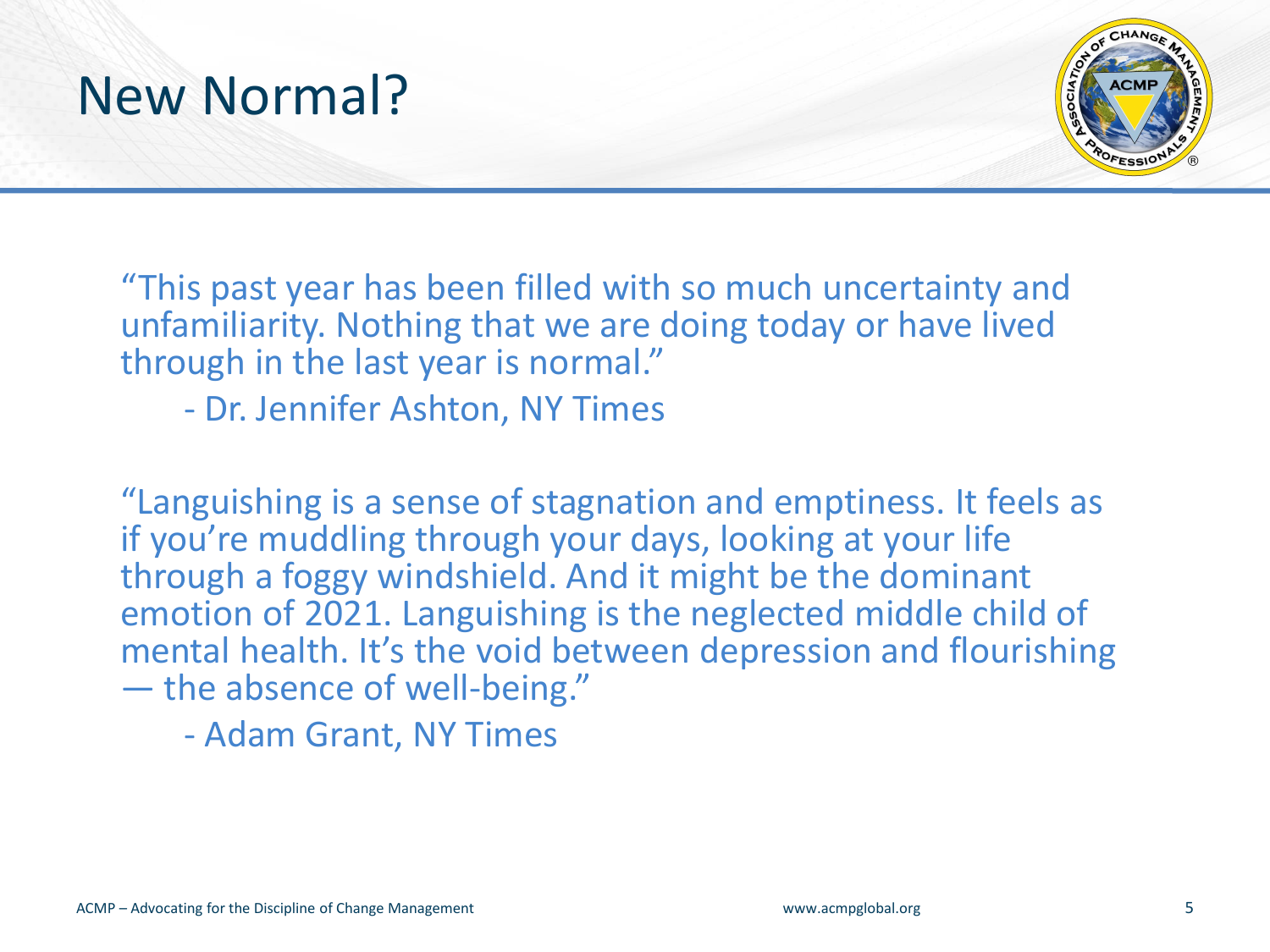## An Absence of Well-being



- The shift to remote work has made us more siloed
- 75% of employees have experienced or are experiencing stress-related burnout
- Symptoms of anxiety and depression increased by 208% in 2020
- 66% of the US population is overweight; businesses spent \$575 billion to treat sick workers in 2019, pre-COVID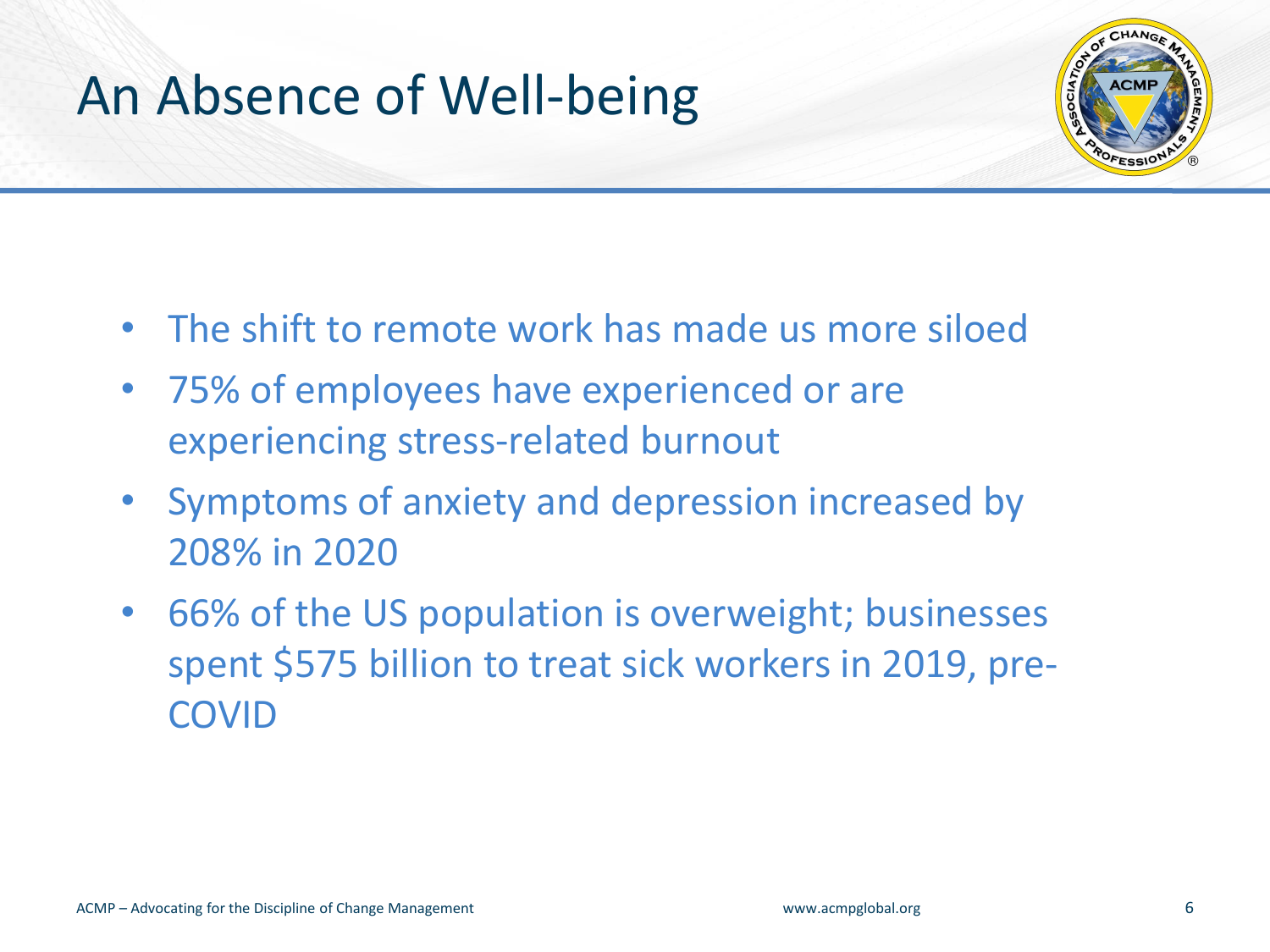### The Absence of Well-being



- Our data is at risk
- Misinformation is rampant
- Income inequality is worsening
- Our attention span continues to drop
- Life expectancy is going down
- Let's not forget climate change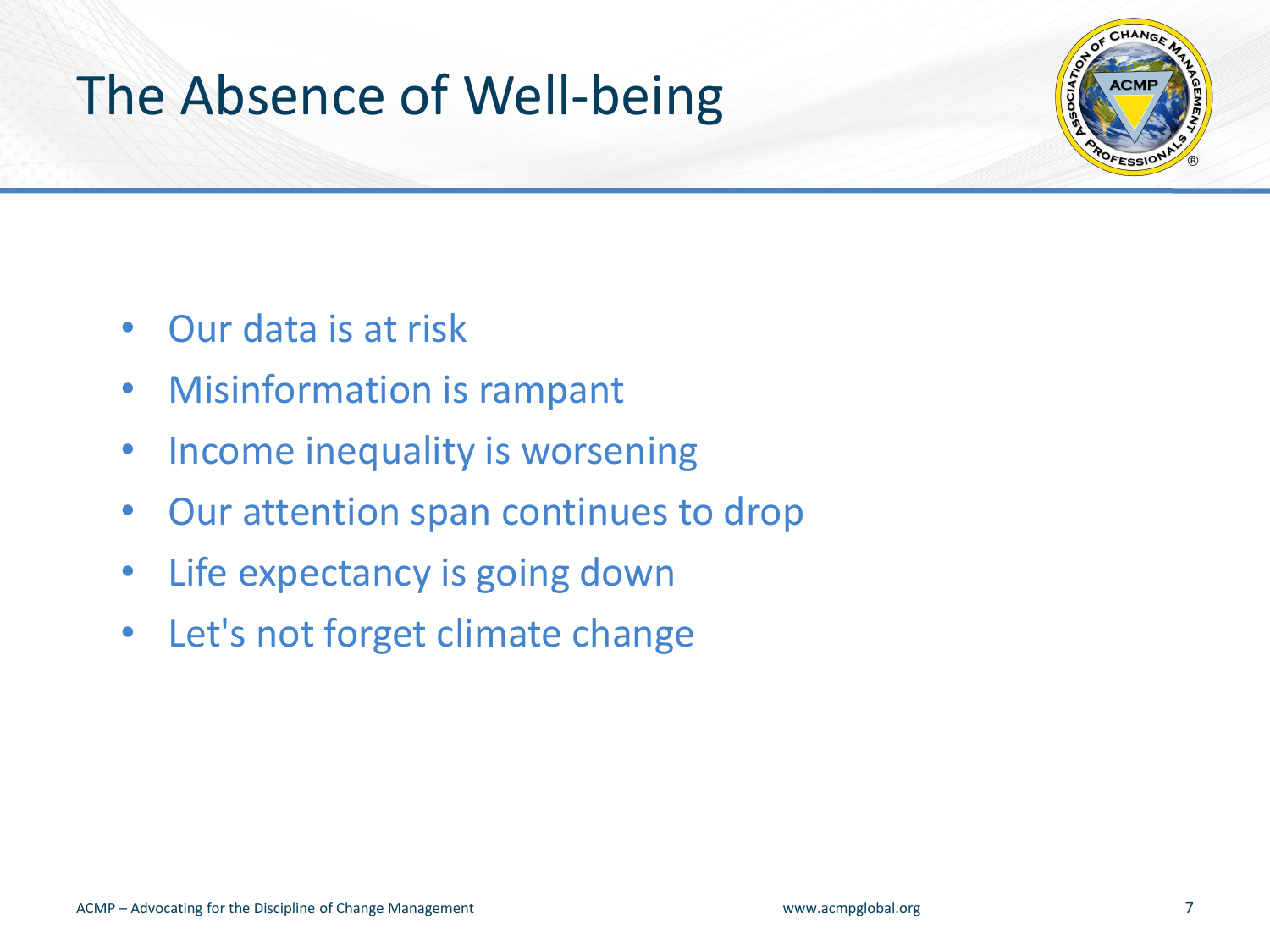## A Change is Required



- Resilience
- Empathy
- Creativity
- Selection
- Courage
- Holistic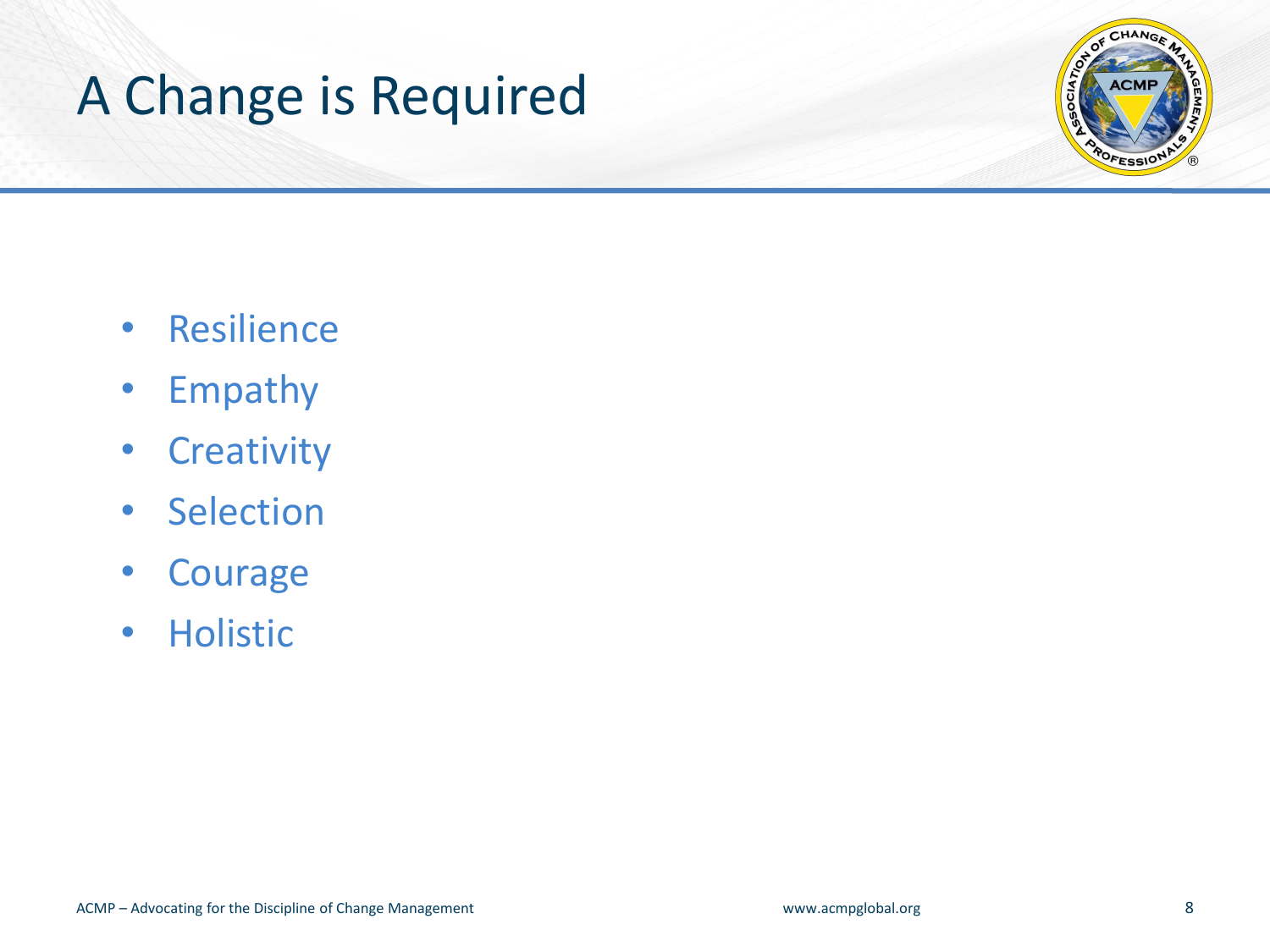## The 7 Pillars of Wellness









Spiritual Wellness



Environmental Wellness



Occupational Wellness



Intellectual Wellness



Physical Wellness

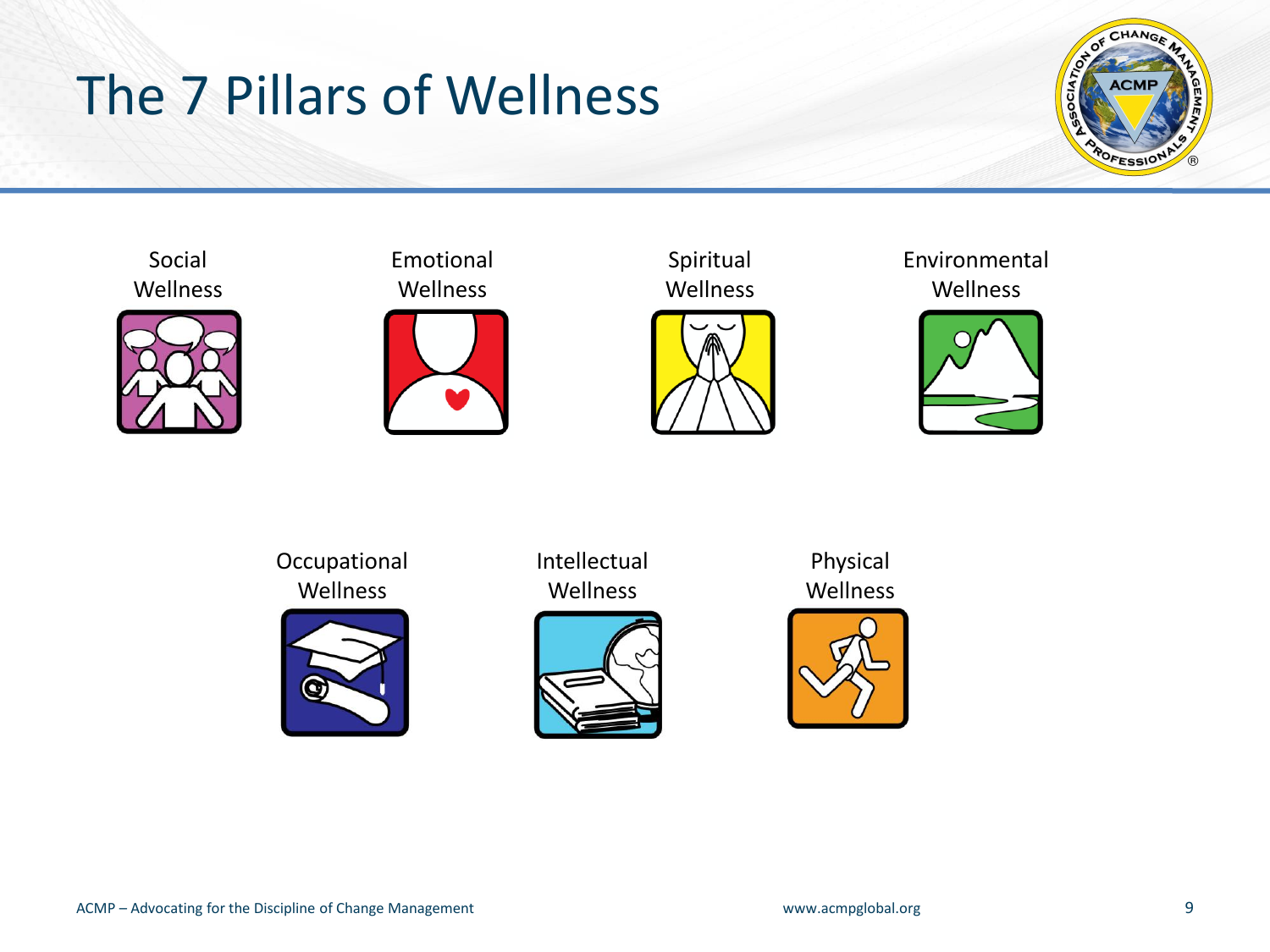# The 7 Pillars of Wellness







Relationships Communication Collaboration

#### Emotional **Wellness**



Mental health Emotional literacy Confidence





Focus Productive Challenged

Intellectual Wellness



Curiosity Potential Innovation

Spiritual **Wellness** 



Values Connected Inspired

Physical Wellness



Mind/Body Empowered Enthusiasm

#### Environmental Wellness



**Workplace** Planet Future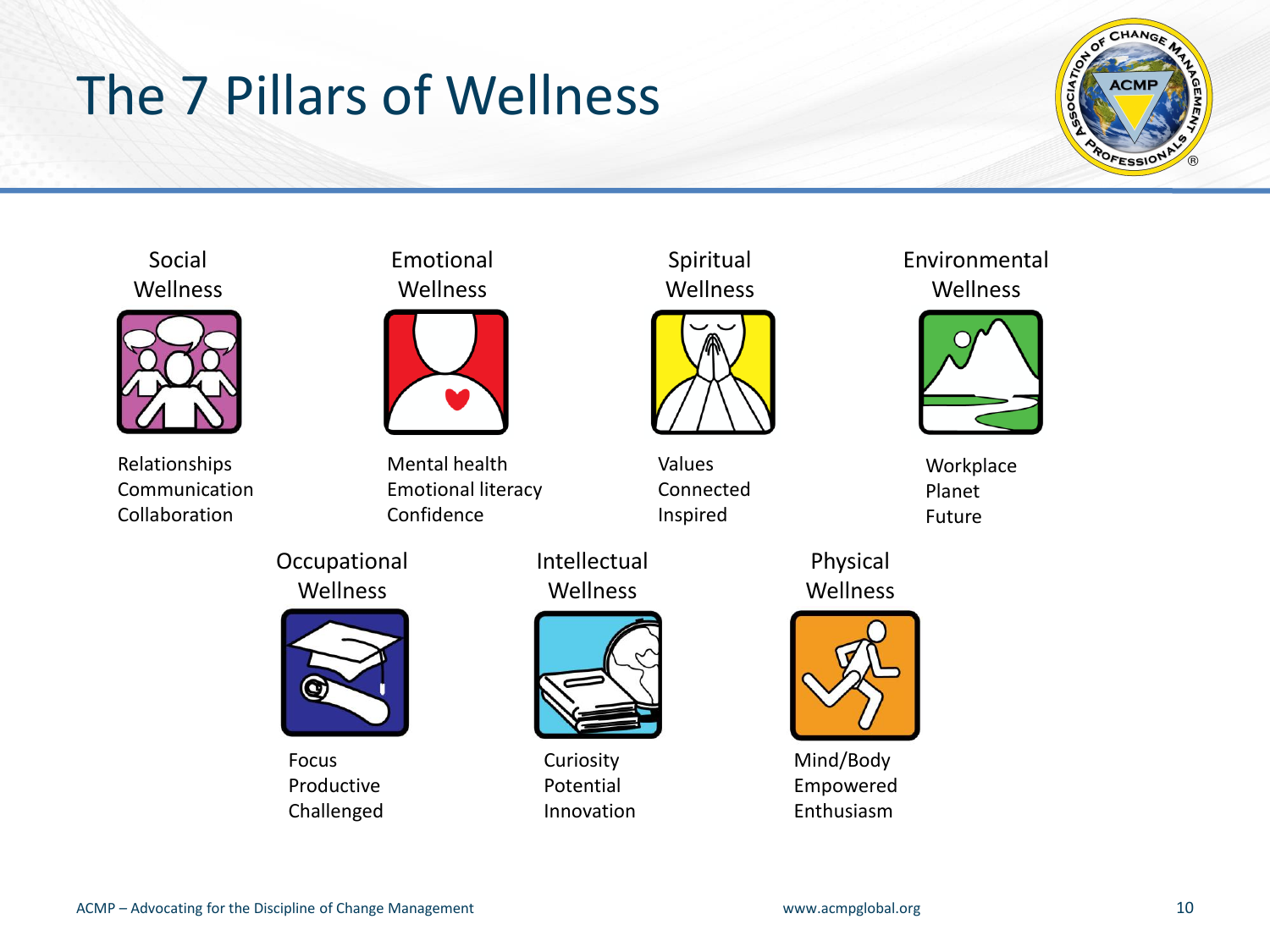### The Change Process



- Define
- Assess
- Prepare
- Act
- Maintain

### DAPAM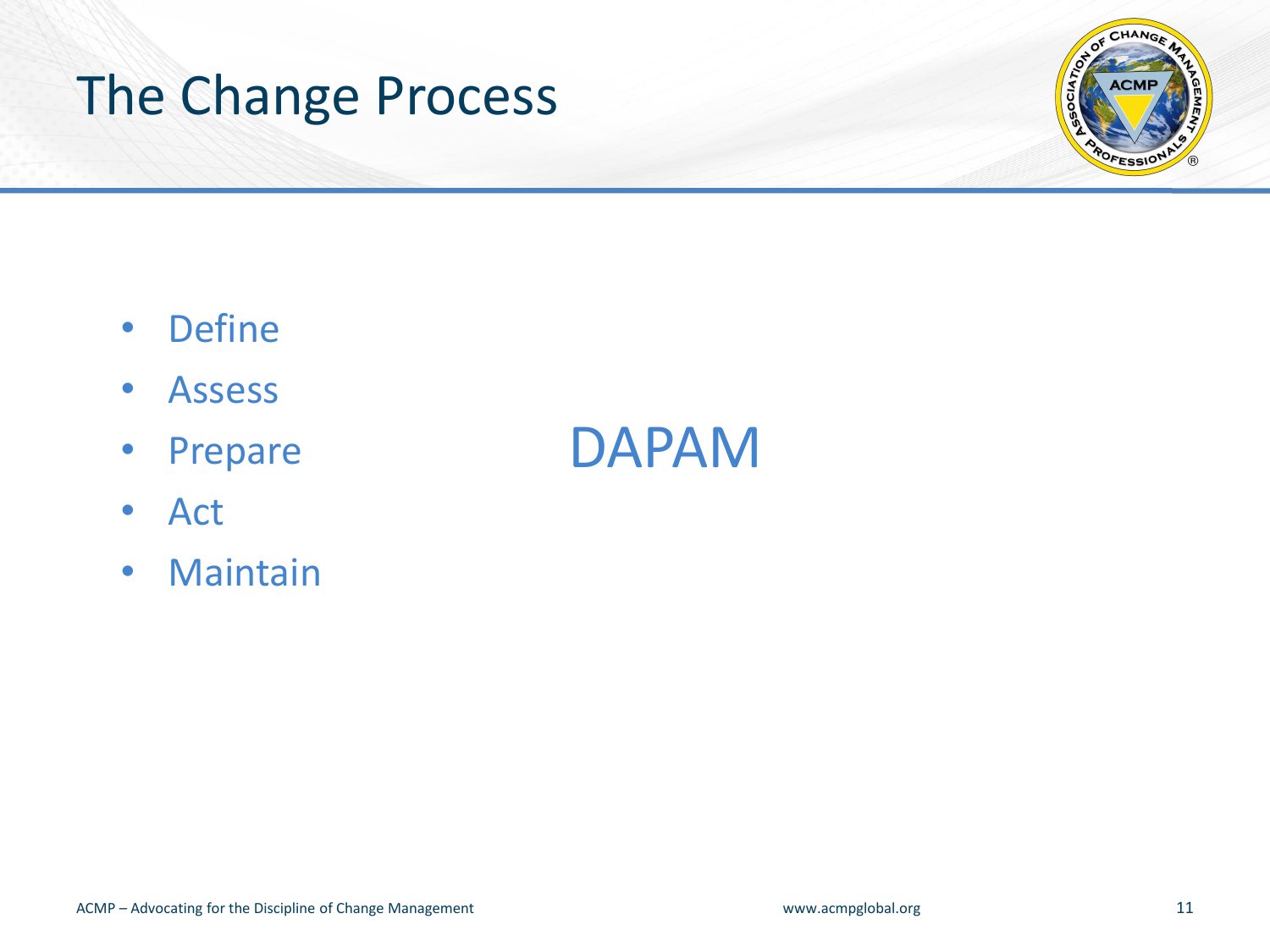### Stage 1: Define Wellness



- What do we mean by wellness?
- How does wellness support our mission / vision?
- How does a wellness focus impact our talent strategy?
- What does a "healthy" business look like?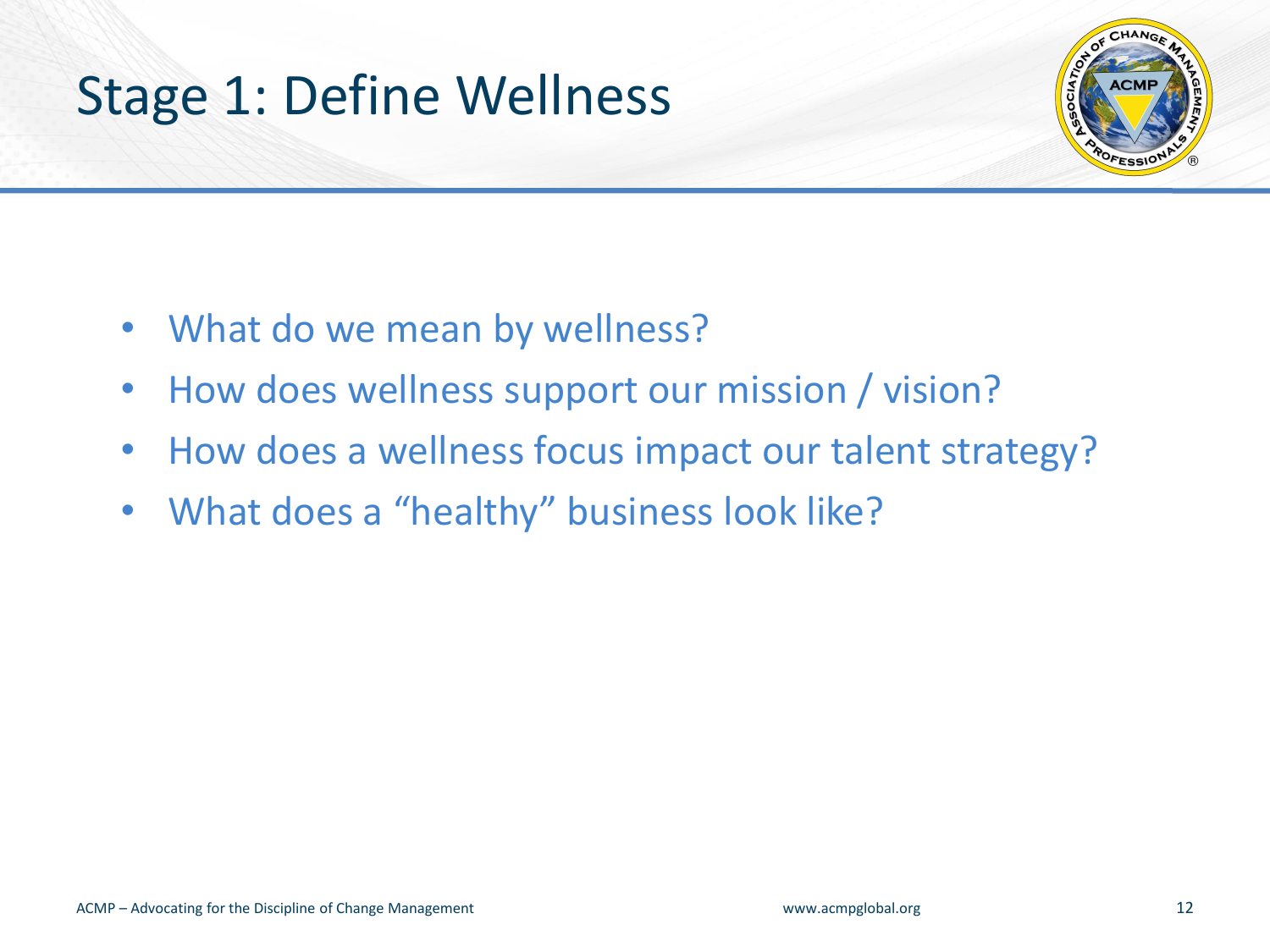### Stage 2: Assess Wellness State



- How are we? Really.
- What are the risks to the organization based on this?
- Where do we need to prioritize?
- Where do we need outside help?
- What are our professional obligations?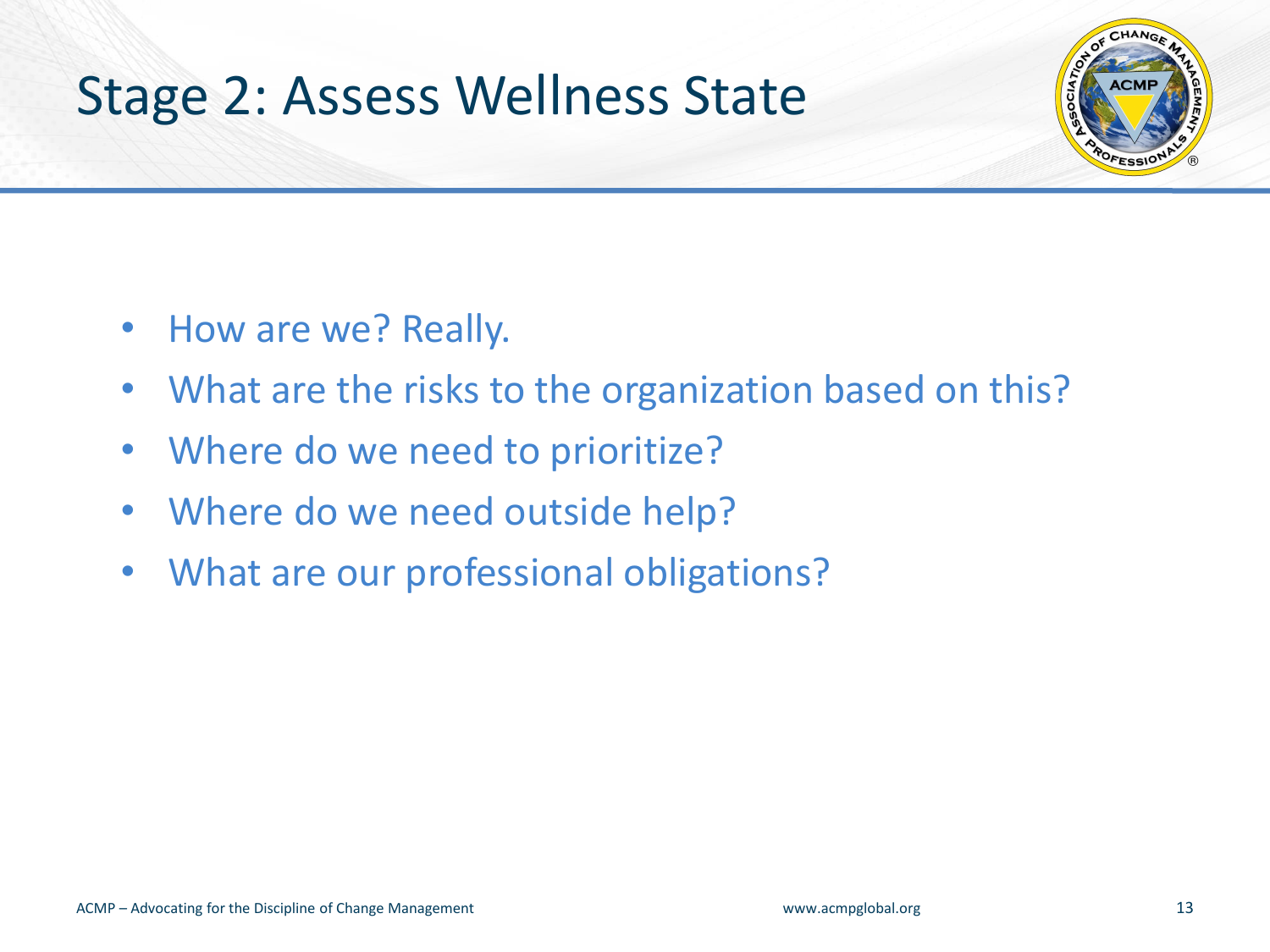



- What are our goals?
- What are the exercises we will complete?
- What does success look like?
- What is our pace?
- What are the leadership responsibilities?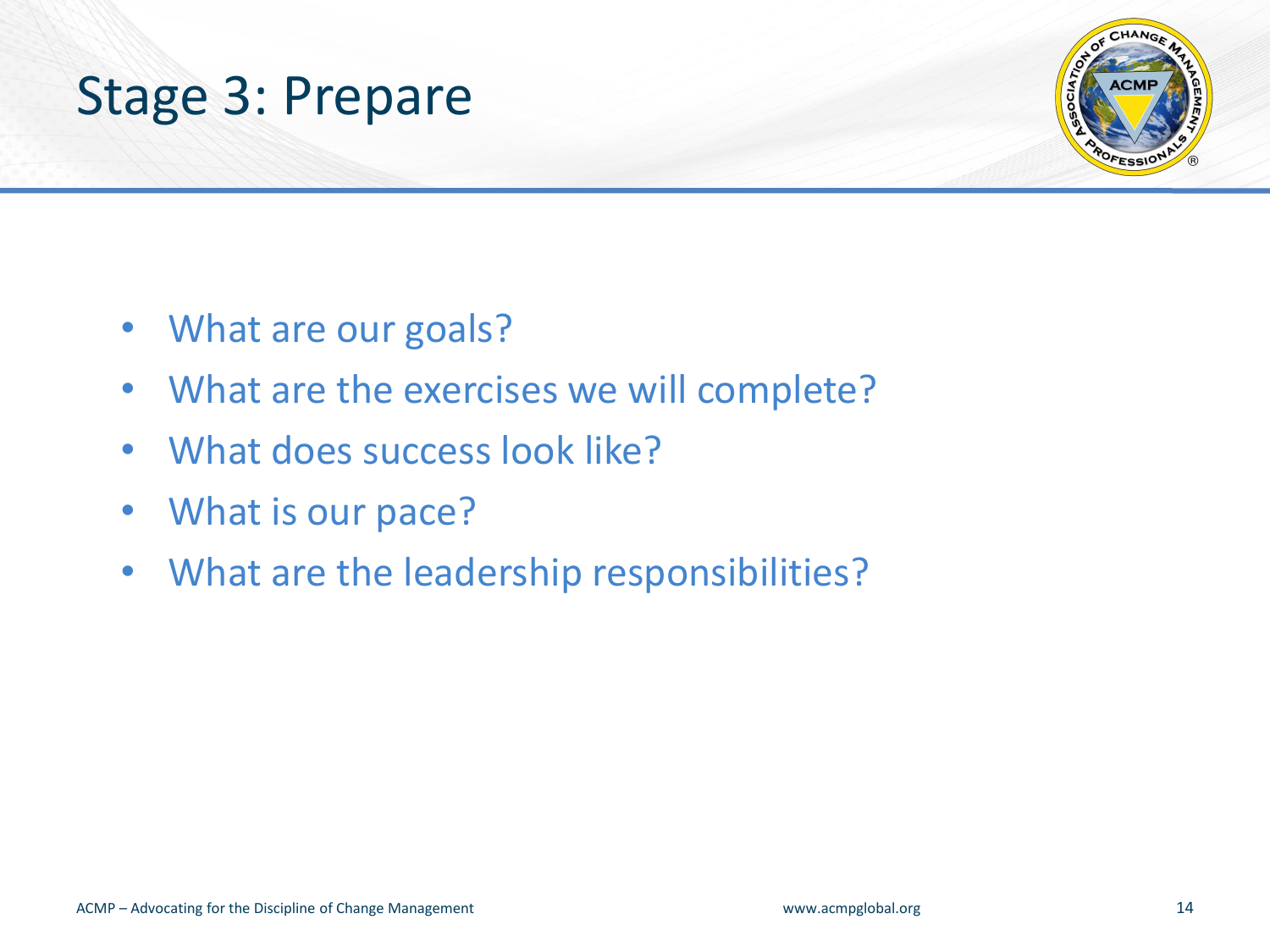



- What does engagement look like?
- How do we measure productivity?
- How do we keep everyone involved?
- How do we inspire our organization?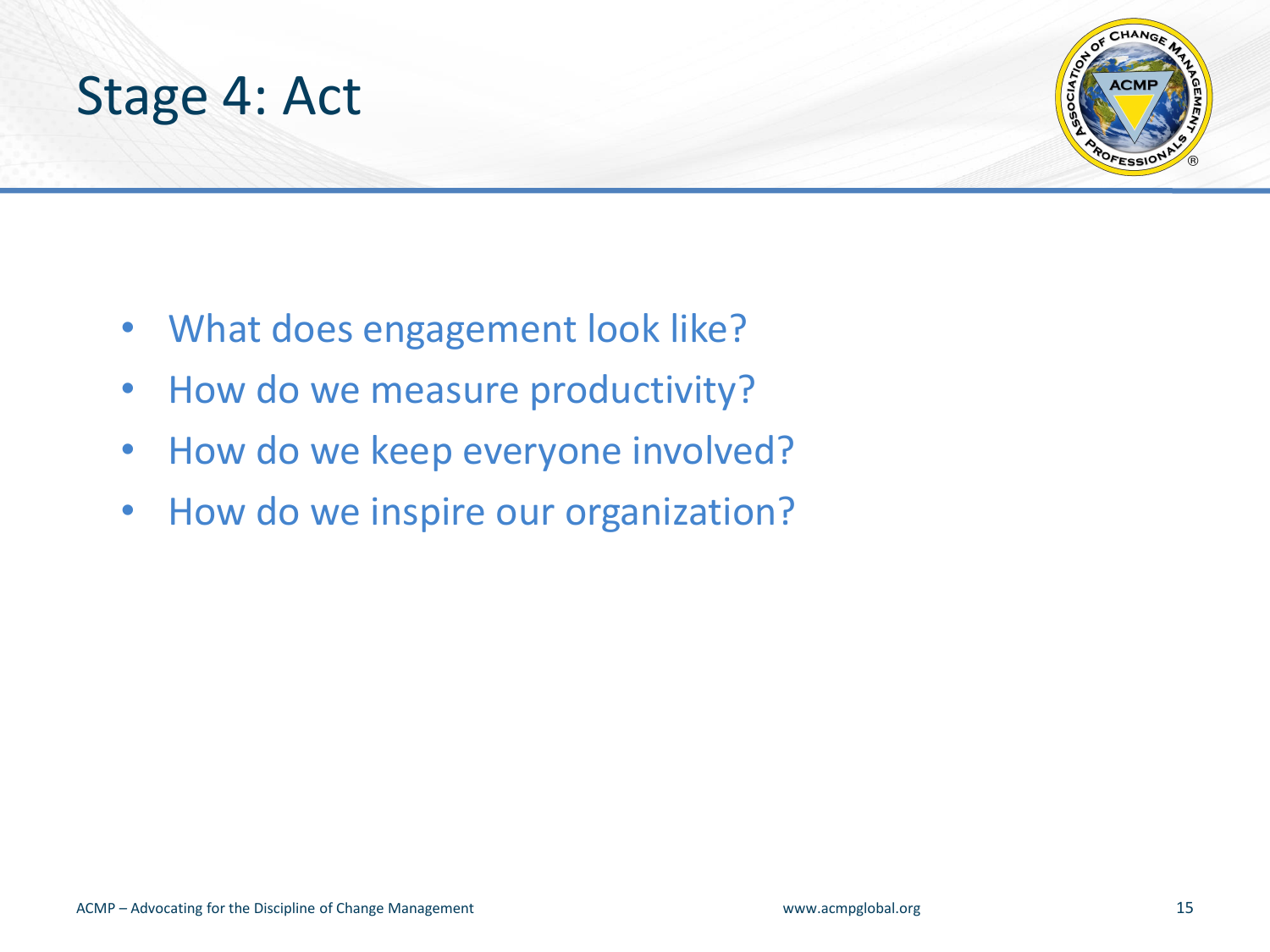



- How do we prevent relapse?
- How do we better anticipate challenges?
- How do we shake things up?
- How do we structure risk?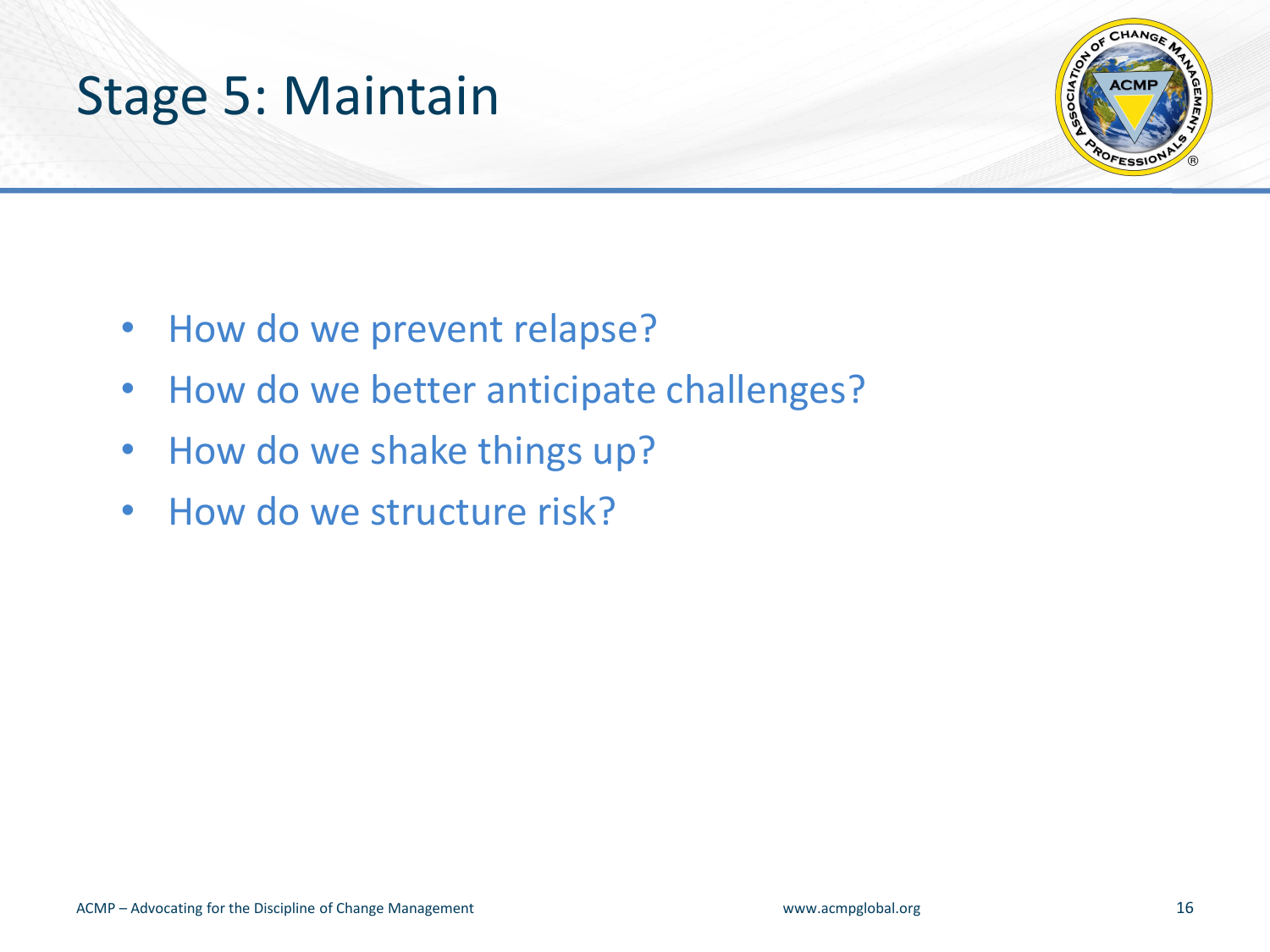### What's the ROI?



### • For Employees/Employers

- Healthier mentally and physically
- Longer retention periods
- Improved talent acquisition
- Improved productivity and engagement
- For the Organization
	- A holistic and stable operating strategy
	- Marketplace acknowledgement
	- Higher ESG scores
	- Greater impact
	- And probably, greater profit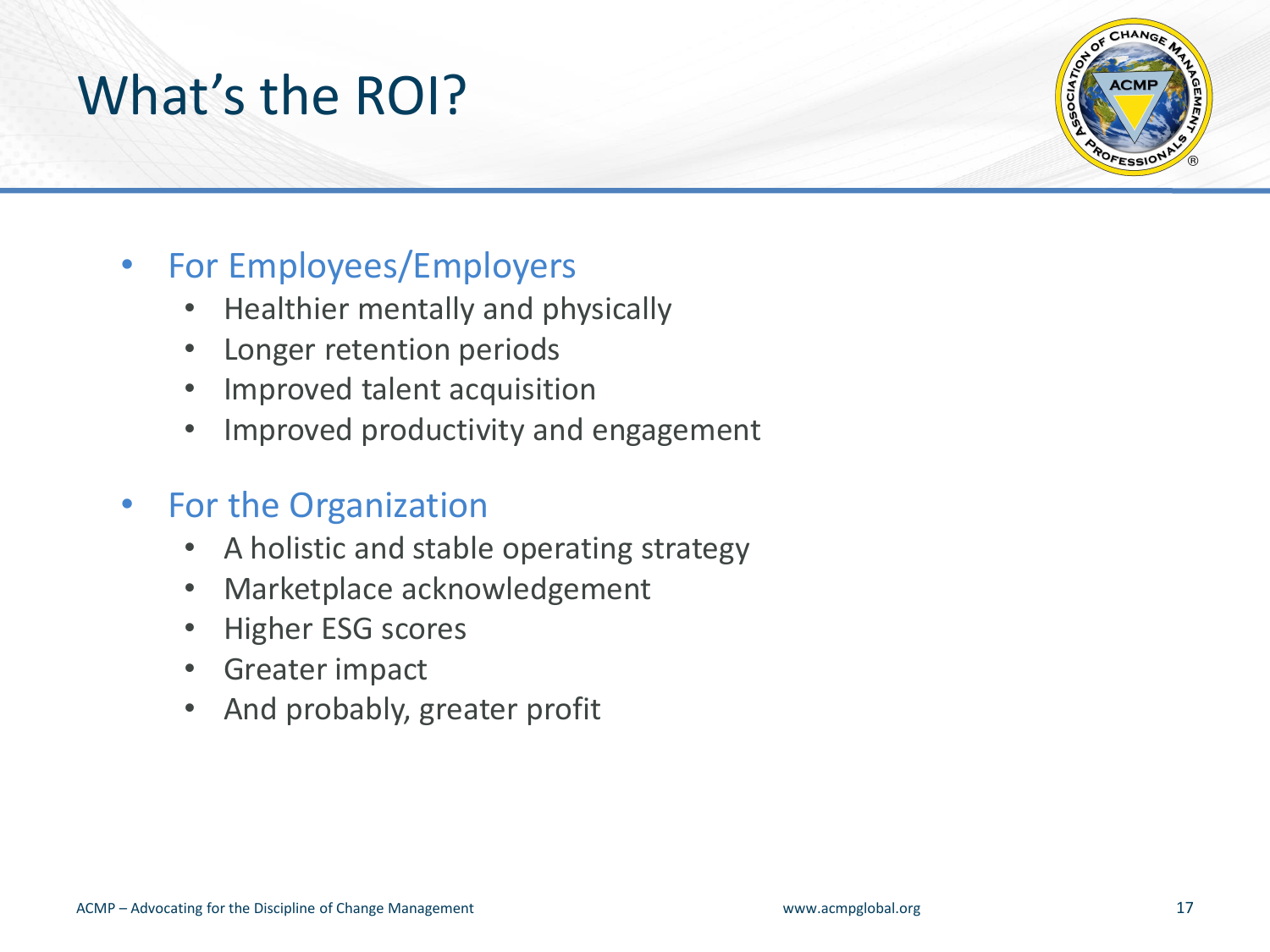



- How would you define each wellness pillar within your organization?
- What is the benefit to your organization if wellness is more proactively considered and improved?